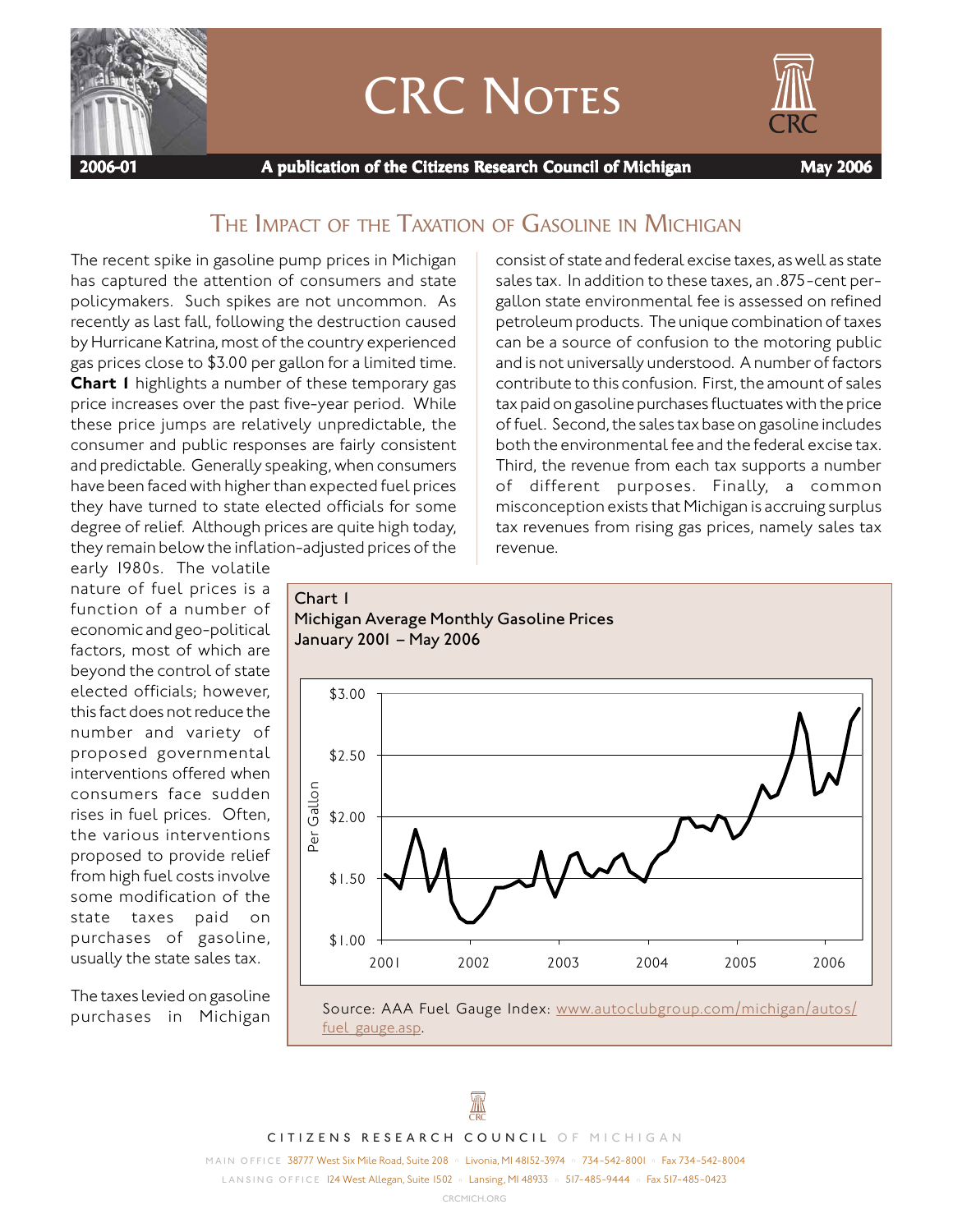## **The Components of the Price of Gasoline**

The price of a gallon of gasoline can be divided into four principal components. The largest component by far is the price of crude oil, which, at today's retail price, represents about 55 percent of the total. The second component consists of refining costs and profits, which makes up about 22 percent of the current price. Third, marketing and distribution costs comprise about 4 percent of the current retail price of gasoline. Today, these three pieces account for 80 percent of the total price and constitute the industry's share. The volatility of the crude oil component accounts for the majority of the fluctuations in the retail price of gasoline. The fourth component is the taxes assessed by states and the federal government, contributing to about 19 percent, on average nationally.<sup>1</sup> Local-option taxes can drive that percentage higher. Because the majority of state and local taxes on gasoline, and the entire amount of the federal excise tax, are levied on a per-gallon basis, the taxes component, as a percentage of the price, will decrease with a rise in the price of gasoline.

### **Gasoline Taxation**

Currently, the federal excise tax, state excise tax, and state sales tax levied on gasoline total about 53 cents per gallon or 18 percent of

the retail price in Michigan. At the assumed pump price of \$3.00, each of these taxes comprises about one-third of the total taxes paid on a gallon of gasoline. *Table 1* shows the total taxes on a gallon of gasoline sold in Michigan with a pump price of \$3.00 and, for comparison purposes, also provides the taxes when the price is \$2.50. While the state and federal gas tax rates are fixed, 19 cents per gallon and 18.4 cents per gallon respectively, the amount of state sales tax paid fluctuates with the price of a gallon of gasoline.

The primary tax levied on gasoline purchases is the state 19-cent-pergallon excise tax. The tax is levied for the privilege of using public highways. Accordingly, the revenue from the gas tax is deposited in the Michigan Transportation Fund and constitutionally earmarked for transportation purposes, mostly road and bridge construction and maintenance. The current rate was set in 1997, when it was raised from 15 cents per gallon. Although the tax is "paid at the pump", the state

collects the tax from suppliers. Suppliers then pass along the tax liability to retailers who, in turn, pass it on to consumers at the pump. In addition to the state excise tax, Michigan collects a federal fuel tax of 18.4 cents per gallon.

In addition to the excise tax, Michigan levies its 6 percent sales tax on fuel purchases. Michigan includes the federal gas tax and the state environmental fee in the tax base when computing sales tax liability on gasoline purchases. Six other states also levy a sales tax on motor fuel. Some of these states include state and federal taxes, as well as other taxes/fees, in the sales tax base on fuel purchases, while others include only the federal tax. In all of these cases, the inclusion of the state and/or federal excise tax in the sales tax base results in the unusual case of government "taxing a tax".

*Chart 2* displays the distribution of sales tax revenues collected on gasoline purchases in Michigan.<sup>2</sup>

#### *Table 1*

*Taxes Levied on a Gallon of Gasoline*

| <b>Tax Component</b>                 | Tax Rate at<br>\$3.00 per Gallon<br>(cents per gallon) | <b>Tax Rate at</b><br>\$2.50 per Gallon<br>(cents per gallon) |
|--------------------------------------|--------------------------------------------------------|---------------------------------------------------------------|
| State Gas Tax<br>State Sales Tax*    | 19.0<br>16.0                                           | 19.0<br>13.0                                                  |
| <b>Total State Taxes</b>             | 35.0                                                   | 32.0                                                          |
| Federal Gas Tax                      | 18.4                                                   | <u> 18.4</u>                                                  |
| <b>Total Taxes and Fees</b>          | 53.4                                                   | 50.4                                                          |
| Taxes as % of Pump Price             | $17.8\%$                                               | 20.2%                                                         |
| * State sales tax rate is 6 percent. |                                                        |                                                               |

<sup>&</sup>lt;sup>1</sup> "What We Pay for in a Gallon of Regular Gasoline." United States Department of Energy, Energy Information Administration. http:// tonto.eia.doe.gov/oog/info/gdu/ gaspump.html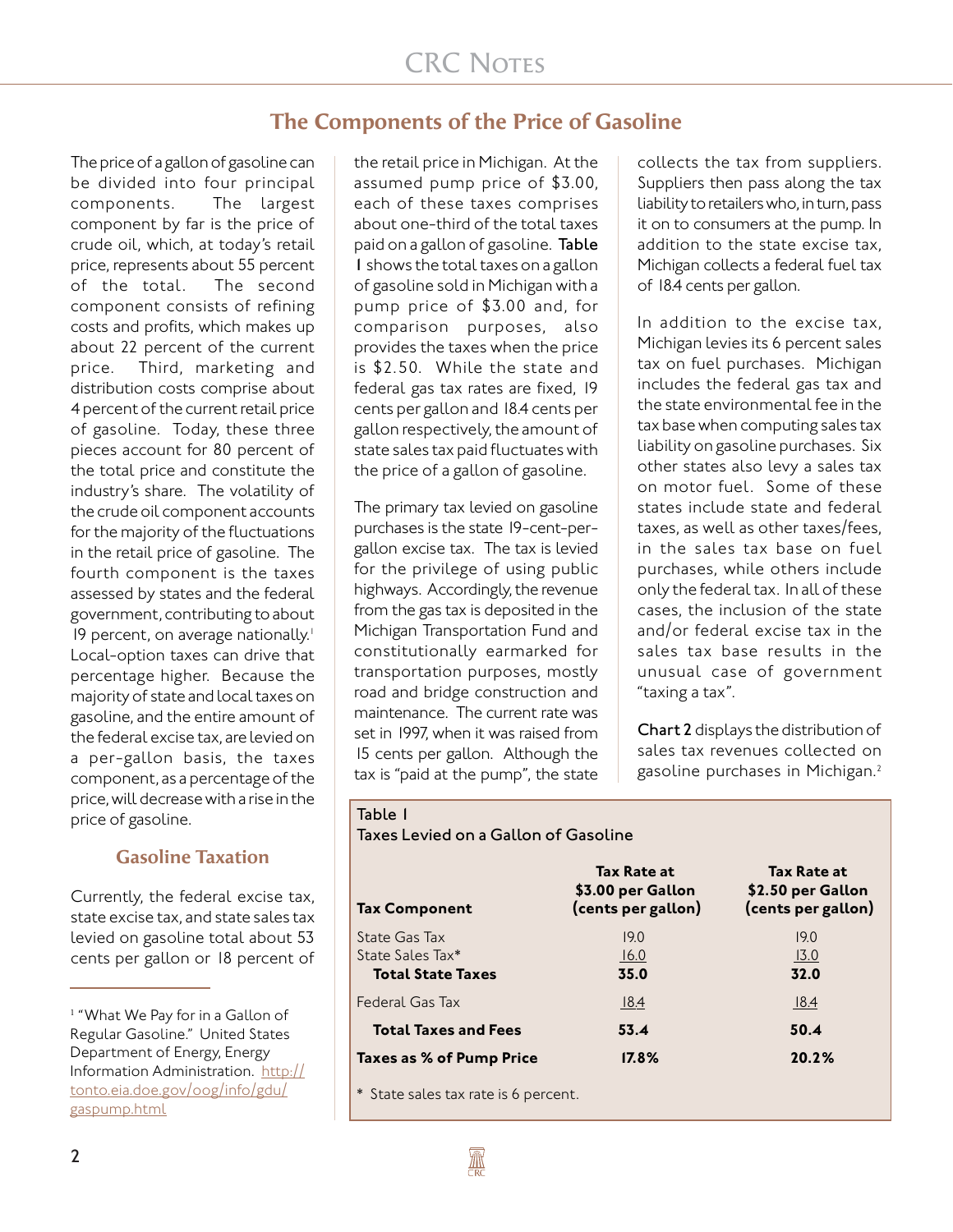## **CRC NOTES**

At current gasoline prices, nearly 15 cents of the 16 cents of sales tax revenue collected is dedicated to K-12 public education and revenue sharing payments to local government.

Because of the ad valorem nature

of the sales tax, the effective pergallon tax rate increases as fuel prices rise. At the assumed pump price of \$3.00, the sales tax constitutes 16 cents of the total cost of a gallon of gasoline in Michigan. This is up from 13 cents when the pump price is \$2.50. In

general, for each 17 cent rise in fuel prices, the amount of sales tax paid increases 1 cent. At the current sales tax rate, inclusion of the federal excise tax in the Michigan sales tax base for gasoline accounts for 1 cent of the retail price of gasoline.

### **Are Michigan Tax Revenues Benefiting From Higher Gas Prices?**

Consumers and policymakers often raise a question regarding tax collections when fuel prices rise substantially. Specifically, does Michigan experience increased tax collections from fuel price spikes? Some basic microeconomic principles can be instructive in attempting to address this inquiry. As a result of the per-gallon nature of Michigan's gas tax and the fact that the demand for gasoline is very price inelastic (i.e., there are very few close substitutes in the short run), the amount of revenue collected from the state excise tax is not significantly affected by the increase in gasoline prices. Consumers will continue to purchase similar amounts of gasoline until an alternative to current driving patterns can be adopted. However, over time, if fuel prices remain elevated, gas consumption may decline as consumers seek alternative fuels or change commuting patterns. If gasoline consumption falls then gas tax collections will be adversely impacted. Gasoline consumption in Michigan has

declined over the past three years. It is important to note that in addition to fuel prices, other factors can contribute to reduced consumption in the long term, such as an increase in the fuel efficiency of vehicles and the substitution of alternative fuel

vehicles for gasoline-powered vehicles.

As noted previously, a rise in fuel prices results in additional sales taxes paid on gasoline. Taken in isolation, this increase in sales tax will increase overall sales tax



 $^2$  Under the State Revenue Sharing Act, a portion of the sales tax revenue at the 4 percent rate (21.3 percent) is paid to local governments, subject to the amount appropriated. Recent state budgets have capped the total amount of revenue sharing payments to local government (constitutional and statutory), in order to help balance the state General Fund. In Fiscal Year 2006, actual statutory revenue sharing payments amount to only 10 percent of the sales tax revenue at the 4 percent rate, with the remainder going to the General Fund.